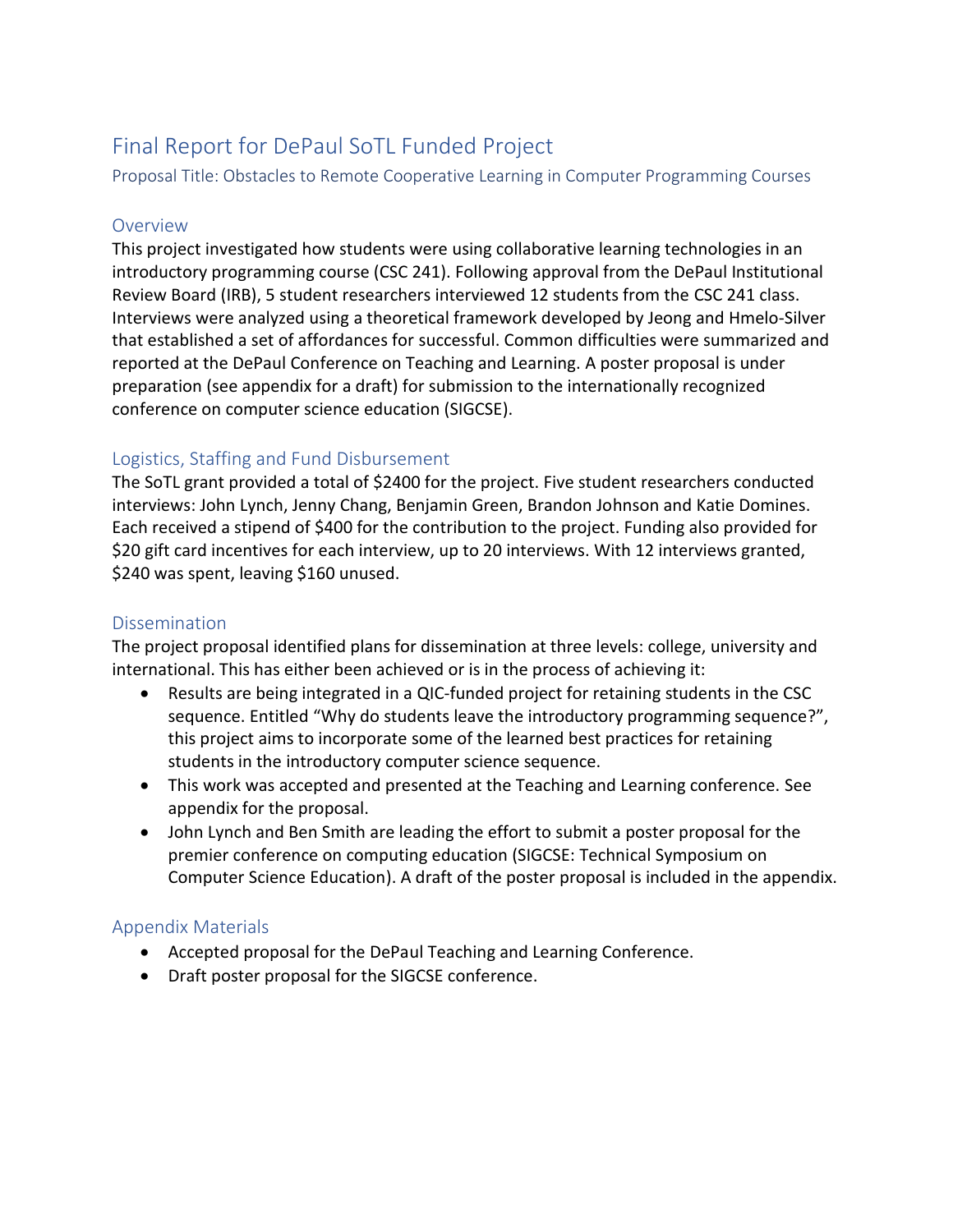# Accepted proposal submitted to the DePaul Teaching and Learning Conference

## Fostering Effective Student Experiences with Remote Collaborative Learning

The move to offering courses online has led to new opportunities for how students can collaborate to support their learning. Example collaborative activities include the use of Zoom breakout rooms, online discussions, and shared Google documents. For this session, we will review research in computer-supported collaborative learning (CSCL) to summarize benefits and drawbacks of various collaborative activities. Example themes include how well an activity fosters inclusion or provides a productive structure for interaction. We will also summarize student experiences of collaborative learning that we have acquired from interviews and survey responses to one of our courses. Then, using breakout sessions, we will ask audience members to identify a collaborative learning activity that they have employed or would like to try. Considering themes established in CSCL research and the student experiences from our study, we will ask session participants to characterize their activity by noting benefits, potential drawbacks, and ideas for mitigating them. Participants report their collaborative activities and analysis in a shared Google doc, which then serves as a collective set of notes from the session. As a final analysis, we will reflect on our own learning experience from the session and how it fit the themes from the presentation.

## *Outline of Presentation and Interactive Session*

- 1. Present examples of collaborative learning activities.
- 2. Summarize themes and issues from CSCL research. Example: a well-designed collaborative learning activity provides clear opportunities for all students to contribute.
- 3. Present our study of student experiences in an introductory course in the School of Computing. Drawing from interviews and survey responses, present at least one activity and report what worked for students and what were problems.
- 4. Form Zoom breakout sessions, with 4-5 participants per session. The research students who conducted the interviews are also available and will join the sessions to help with logistics.
- 5. Each breakout session participant shares a collaborative activity they have used or would like to try.
- 6. As a group, participants work out benefits of the activity and potential drawbacks. Ideas for mitigating the drawbacks are discussed.
- 7. Each collaborative activity and discussion elements are reported on a Google doc shared by all audience members.
- 8. Final discussion: how did these breakout sessions work as a collaborative learning experience?

Acknowledgement: the research from this proposed presentation is supported in part by a Scholarship of Teaching and Learning (SoTL) Grant funded by the Center for Teaching and Learning.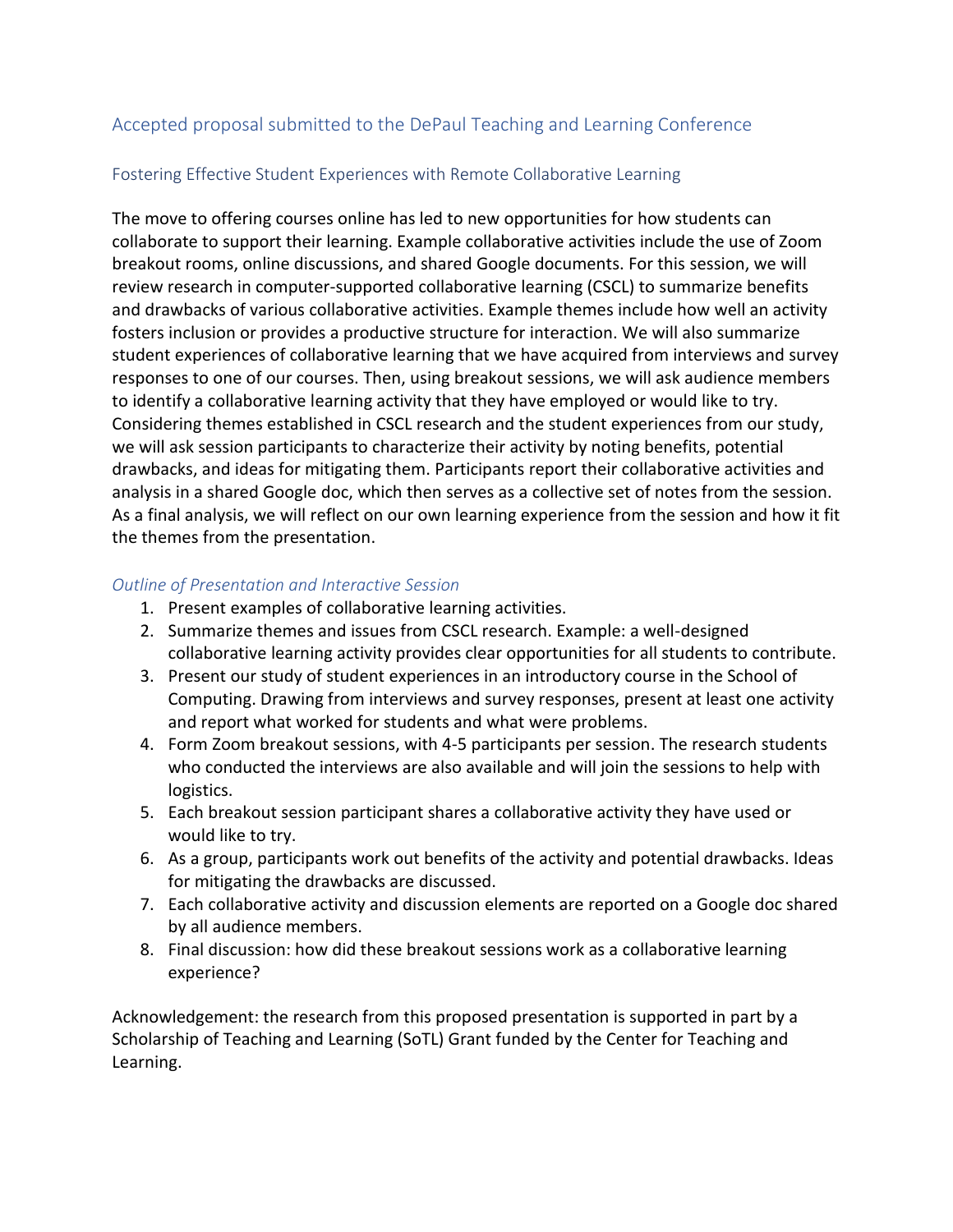## *Questions:*

What is a collaborative learning activity that you have used in your course? Or would like to try in your course?

How does this collaborative learning activity support learning?

What are potential drawbacks to this collaborative learning activity?

## *Learning Goals:*

Participants will be able to choose a remote collaborative learning activity that is appropriate for their class.

Participants will be able to identify potential drawbacks of a chosen remote collaborative learning activity and consider strategies for mitigating them.

## *Diverse learning contexts:*

While the presentation provides concrete examples of student experiences from one introductory course sequence in computer science, session participants will be asked to identify collaborative learning activities that are appropriate for their own courses. The CSCL research summary will apply to diverse disciplines.

## *Resources:*

The session will produce two concrete resources for participants:

- 1. A list of references of computer-supported collaborative learning (CSCL) research from the presentation.
- 2. A shared document that lists the collaborative learning activities that were discussed in the breakout sessions.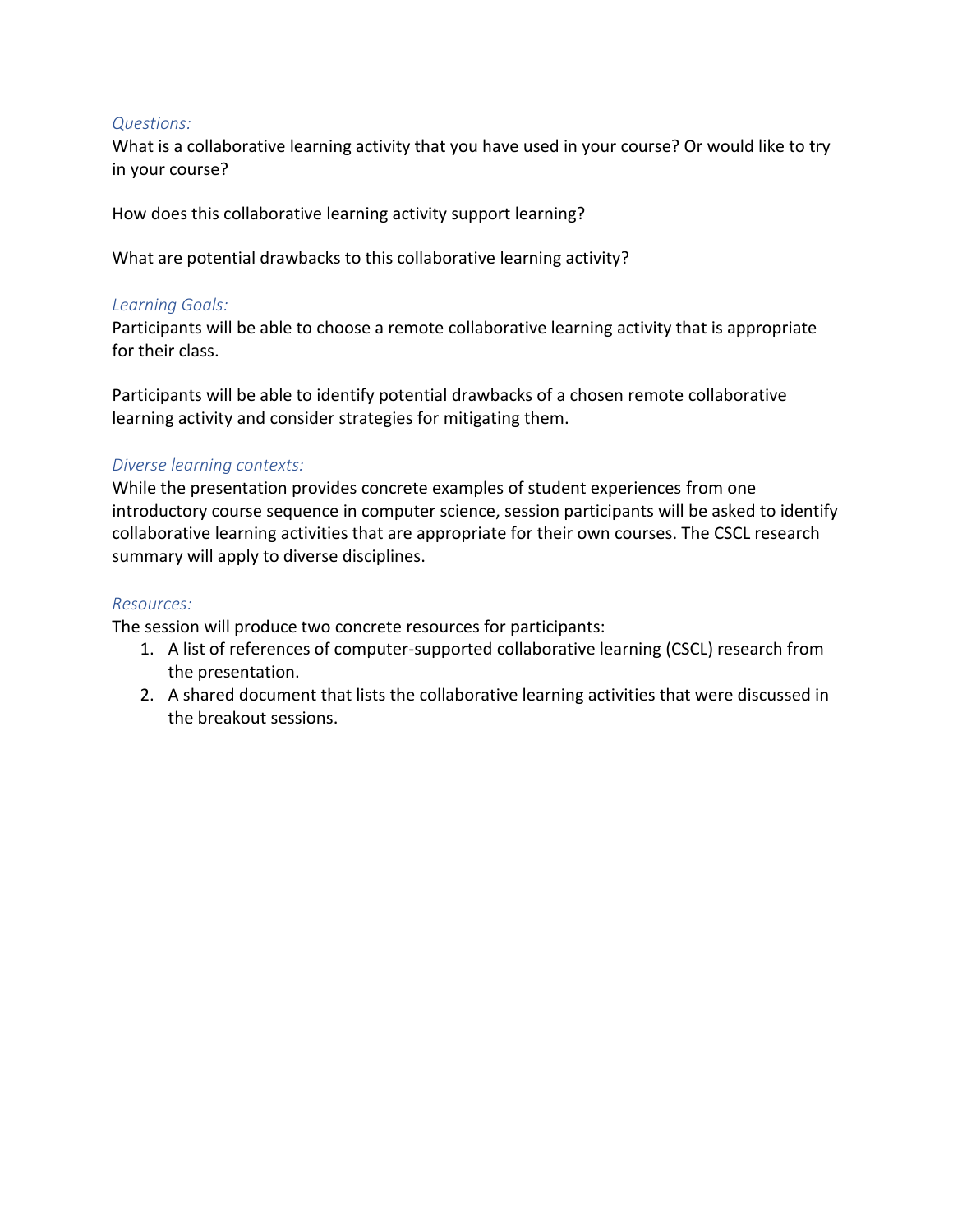# Fostering Effective Student Experiences with Remote Collaborative Learning

John Lynch

lynchjohn98@gmail.com College of Computing and Digital Media, DePaul University Chicago, IL, USA

Benjamin Green Benjamin.e.green95@gmail.com College of Computing and Digital Media, DePaul University Chicago, IL, USA

[Craig Miller](https://orcid.org/EDIT THIS W/ CORRECT INFO) Craig.miller@depaul.edu College of Computing and Digital Media, DePaul University Chicago, IL, USA

## ABSTRACT

Our team interviewed students taking an introductory programming course (CSC241) about their efforts to interact with peers for learning the course content. By using these interviews alongside end of course surveys for CSC241, we attempted to answer the following two research questions. What collaborative activities and tools are students engaged in? What are obstacles to effective collaborative learning? The responses to these questions were then analyzed in the terms of affordances proposed by Jeong and Hmelo-Silver [\[2\]](#page-4-0). We used these findings to create a modified framework adapted from Jeong and Hmelo-Silver that was used to discuss with other educators from various fields about how they facilitate collaborative learning in their coursework and to examine how the framework could be used to produce future collaborative coursework.

## CCS CONCEPTS

• Social and professional topics  $\rightarrow$  Computer science education; • Human-centered computing  $\rightarrow$  *Ethnographic studies.* 

## **KEYWORDS**

Remote Collaborative Learning, Online Learning, Effective Student Experiences

### 1 INTRODUCTION

Computing educators have long recognized learning to program as a difficult, painstaking process. The past year provided many challenges for educators and students when shifting to the use of collaborative technologies for learning Computer Science. Collaborative technologies are a promising tool to help enhance students comprehension and interactions with fellow peers, yet previous research into computer-supported learning tools displayed pitfalls that students experience. Such pitfalls include a lack of motivation, lack of belonging to a community, and social interactions not occurring due to assumptions that they will occur naturally due to ecosystem. [\[3\]](#page-4-1) [\[4\]](#page-4-2) To help address drawbacks of collaborative learning in current education environments, this article first introduces the definition of collaborative learning, discusses the need for the usage of learning frameworks that can be applied to collaborative learning activities, molds existing frameworks based on student surveys, and extrapolates this framework to be readily available for usage in domains outside of Computer Science.

## 2 THEORETICAL FRAMEWORK

Computer Supported Collaborative Learning emphasizes constructing and developing knowledge artifacts through a group discourse followed by individuals and the group making meaning out of these knowledge objects. [\[5\]](#page-4-3) The application of these ideas to learning environments does not guarantee success however, as research shows that "groups with experience in collaboration outperformed and were more cognitively efficient than inexperienced groups" [\[6\]](#page-4-4), and outside factors can negatively contribute to students participation and motivation during these collaborative learning experiences. [\[1\]](#page-4-5). The overarching goal of Collaborative Learning coupled with the need to ensure successful collaborative work occurs despite experience differences and outside factors lend to the need of a framework that combines these various attributes for review. Jeong and Hmelo-Silver define this type of framework alongside the main outcome of collaborative learning; to advance the knowledge of individuals as well as the collectives. Jeong and Hmelo-Silver present seven core affordances of technology for collaborative learning in this framework. 1) Engage in a joint task 2) Communicate 3) Share Resources 4) Engage in productive collaborative learning processes 5) Engage in co-construction 6) Monitor and regulate collaborative learning and 7) find and build groups and communities.

## 3 METHOD

Using CSC241 end of course student surveys, we created a codebook that consisted of three categories; the referent (tool/activity) the student spoke of, their feeling about the tool/activity (negative/mixed/positive), and 12 broad themes that encompassed what the referent encouraged or failed to encourage (see Table [1\)](#page-4-6).

After applying our modified code-book to our collected interview results we synthesized a framework based off of Jeong and Hmelo-Silver's framework that covered the most prevalent themes that students were encountering in their use of collaborative remote technologies (see Table [2\)](#page-4-7). This framework examines both ways to facilitate collaborative learning, and the obstacles that prevent it.

## 4 MODIFIED FRAMEWORK AND USAGE

These 7 themes from the framework can be applied in a pedagogic context to facilitate collaborative processes. The themes are intended to be applied by teachers to their courses structure in order to encourage collaborative learning or to student feedback to help focus where certain aspects of the course and coursework can be improved in the context of collaborative learning.